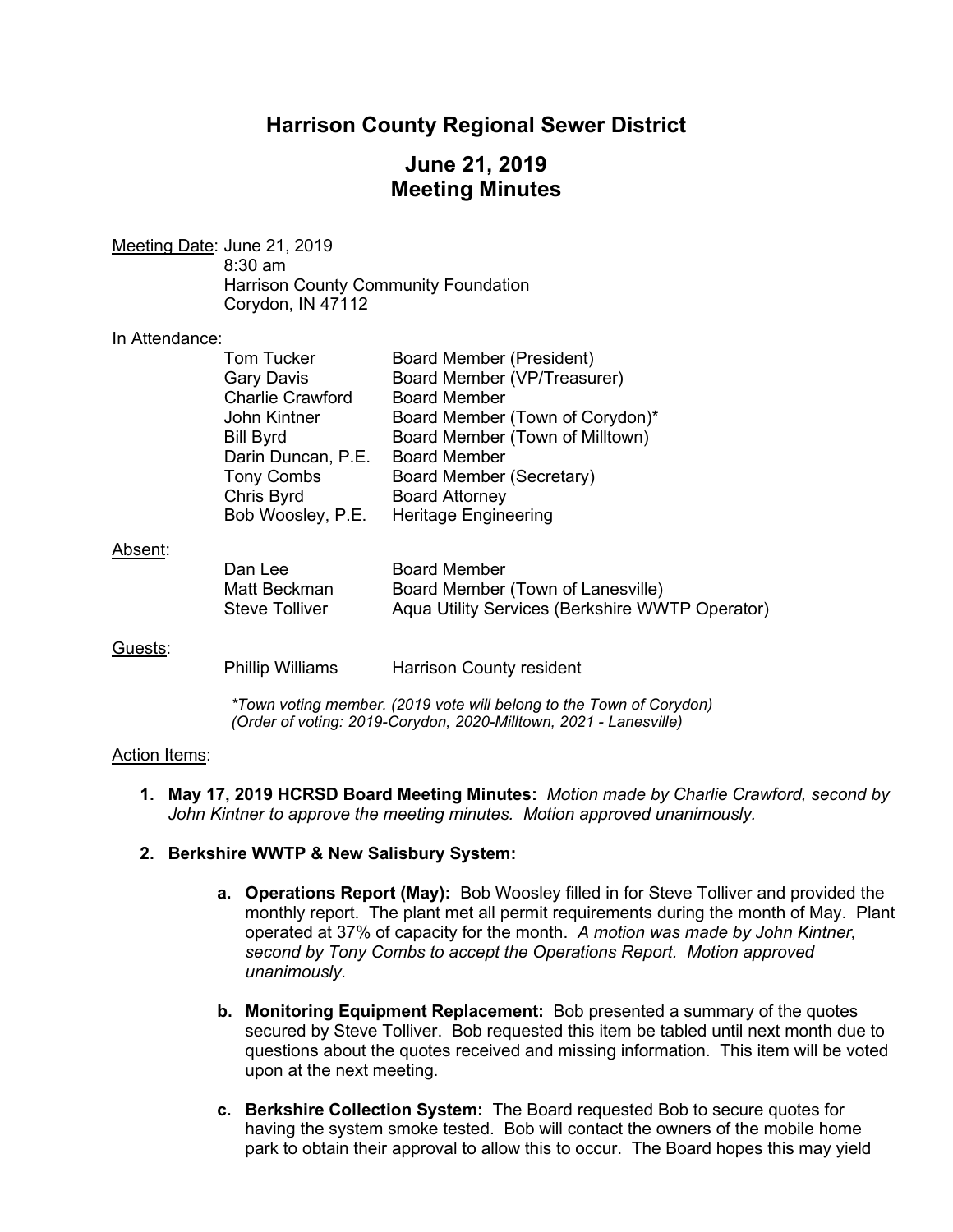HCRSD Mtg Minutes June 21, 2019 Page 2 of 3

> some obvious locations where infiltration is occurring and perhaps allow a quick fix of the system.

- **3. New Salisbury Sewer System:**
	- **a. OCRA Income Survey:** Bob Woosley reported the Commissioners approved making a request to OCRA to allow the income survey to be performed. Jill Saegesser made the request to OCRA and is awaiting approval from them to proceed.
	- **b. Veterinary Clinic:** Charlie Crawford reported that he has spoken to Dr. Hinder and received an update on Dr. Hinders status. Dr. Hinder is in the process of having site plans prepared for both of his properties. North property would contain a 5,000 SF veterinary clinic building. South property would contain a 10,000 SF building that would house a restaurant and office space. Charlie said he is going to discuss this information with the Council to determine if there are any opportunities the funding request for sewer service could be reconsidered.
- **4. Lanesville Connector Road Sewer Extension Project:** Bob Woosley reported that JC Moag has connected to the sewer line but is still awaiting their water service to be installed. Bob will stay in touch with them to confirm when billing needs to start. Bob will follow up with Steve Tolliver to get them set up as a new customer.

### **5. Treasurers Report:**

- **a.** *Motion made by Darin Duncan, second by Tony Combs to approve the May Treasurer's Report. Motion approved unanimously.*
- **b.** *Motion made by Gary Davis, second by Tony Combs to pay the following claims. Motion approved unanimously.*

### *District Checking Account:*

| i. Harrison REMC-WWTP electric service                        | \$1,364.87 |
|---------------------------------------------------------------|------------|
| ii. Duke Energy - lift station electric service               | \$26.41    |
| iii. Town of Corydon - May sewer bills                        | \$4,608.79 |
| iv. Aqua Utility Services - WWTP Op., LS Maint., Misc. Maint. | \$3,796.79 |
| v. Heritage Eng. - retainer/website hosting                   | \$886.65   |
|                                                               |            |

**c.** *Motion made by Gary Davis, second by Darin Duncan to approve the invoice from Heritage Engineering in the amount of \$4,244.10 for County Support Services. This invoice will be forwarded to the County to be paid from the District's County account number 30302. Motion approved unanimously.*

## **6. Other**:

- **a. County Funding:** Tom Tucker submitted a formal request for capital projects funding to the Council. Bob Woosley handed out copies of the information submitted.
- **b. Concerned Citizen Presentation:** Mr. Phillip Williams came before the Board to address his concerns relating to the lack of affordable housing in Harrison County. Mr. Williams felt the lack of sanitary sewers was hindering the County's ability to attract developers to build affordable housing